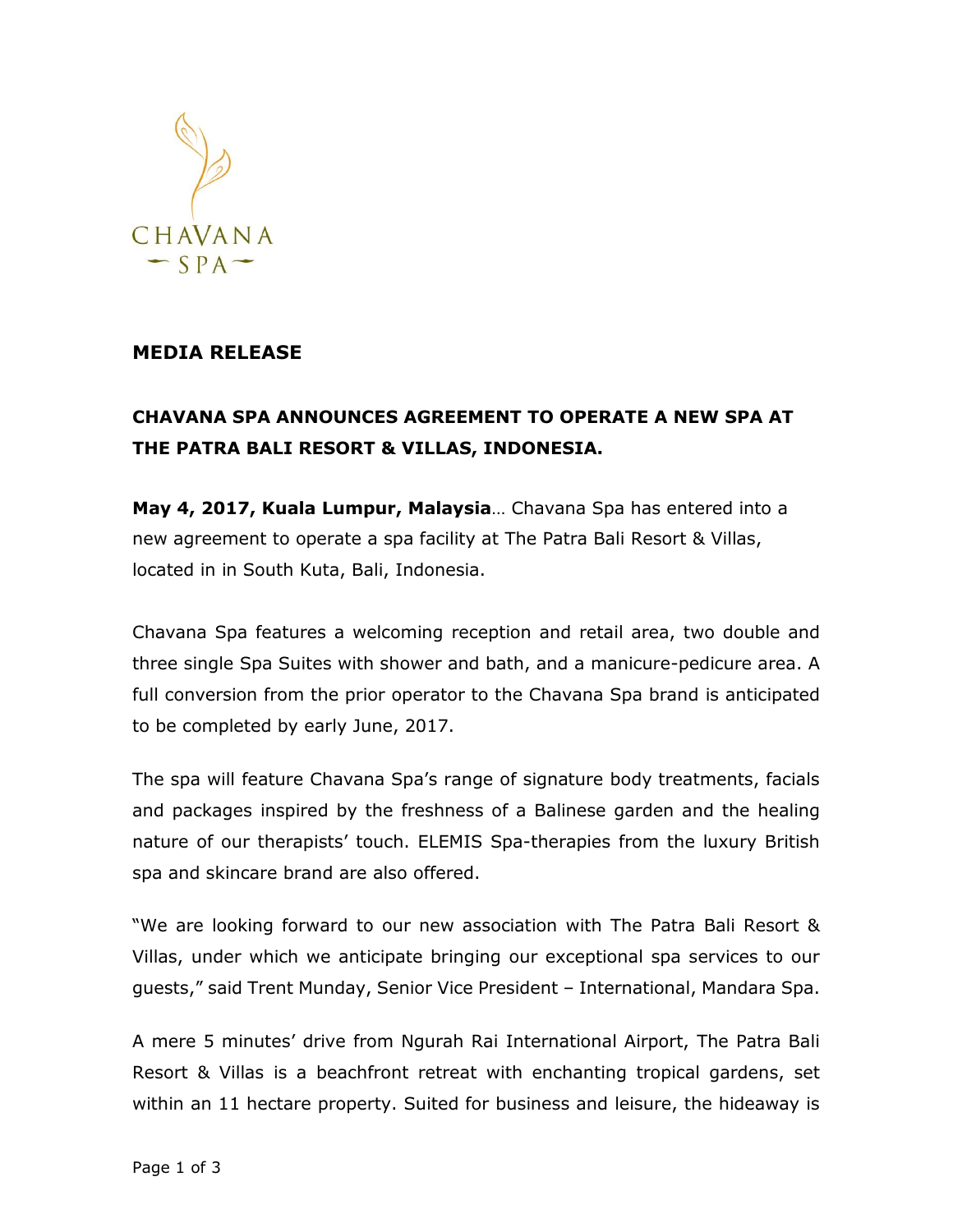divided into two compounds: The Resort, featuring 206 rooms set amongst lush greenery, and The Villas, consisting of 22 traditional Balinese style villas with extensive wooden furnishings and situated a step away from the beach. Facilities at the resort include conference rooms, an extensive ballroom, swimming pool, fitness centre, kids' club and a variety of dining options to suit every palate.

Chavana Spa offers a streamlined treatment menu that welcomes all to experience the freshness and energy of Balinese spa spirit. The Chavana concept is aimed at four and five star hotels and resorts and is intended to allow guests to enjoy a quality spa experience at a reasonable price.

## **About Steiner Leisure Limited**

Steiner Leisure Limited, the parent company of Mandara Spa, owner of the Chavana Spa brand, is a worldwide provider and innovator in the fields of beauty, wellness and education, dedicated to maintaining the highest quality standards and continually evolving to include and anticipate new developments within the industry. Steiner Leisure aims to maintain and expand its existing diverse portfolio of services, products and brands, as well as to seek out new opportunities to complement its business. Steiner Leisure services include traditional and alternative massage, body and skin treatment options, fitness, acupuncture, herbal medicine, and medi-spa treatments. Steiner Leisure provides its customers with a wide-ranging assortment of premium skin, body and hair care products under the Elemis®, La Thérapie™, Bliss®, Remède®, Laboratoire Remède® and Jou® brands. Its products are distributed through over 200 Steiner Leisure-operated day spas, resorts and spas-at-sea under its Elemis®, Mandara®, Chavana®, Bliss® and Remède® brands. Steiner Leisure's Ideal Image is the nation's largest cosmetic and aesthetic services provider in the U.S. Those services are provided by highly trained, experienced practitioners through a nationwide network of 127 treatment centers across 31 states, as well as two locations in Canada. Steiner Leisure is also an accredited educator teaching students the skills necessary to be a spa professional, including massage and skincare services. For more information, please see [www.steinerleisure.com.](http://www.steinerleisure.com./)

For further information on Chavana Spa, please visit [www.chavanaspa.com](http://www.chavanaspa.com/)